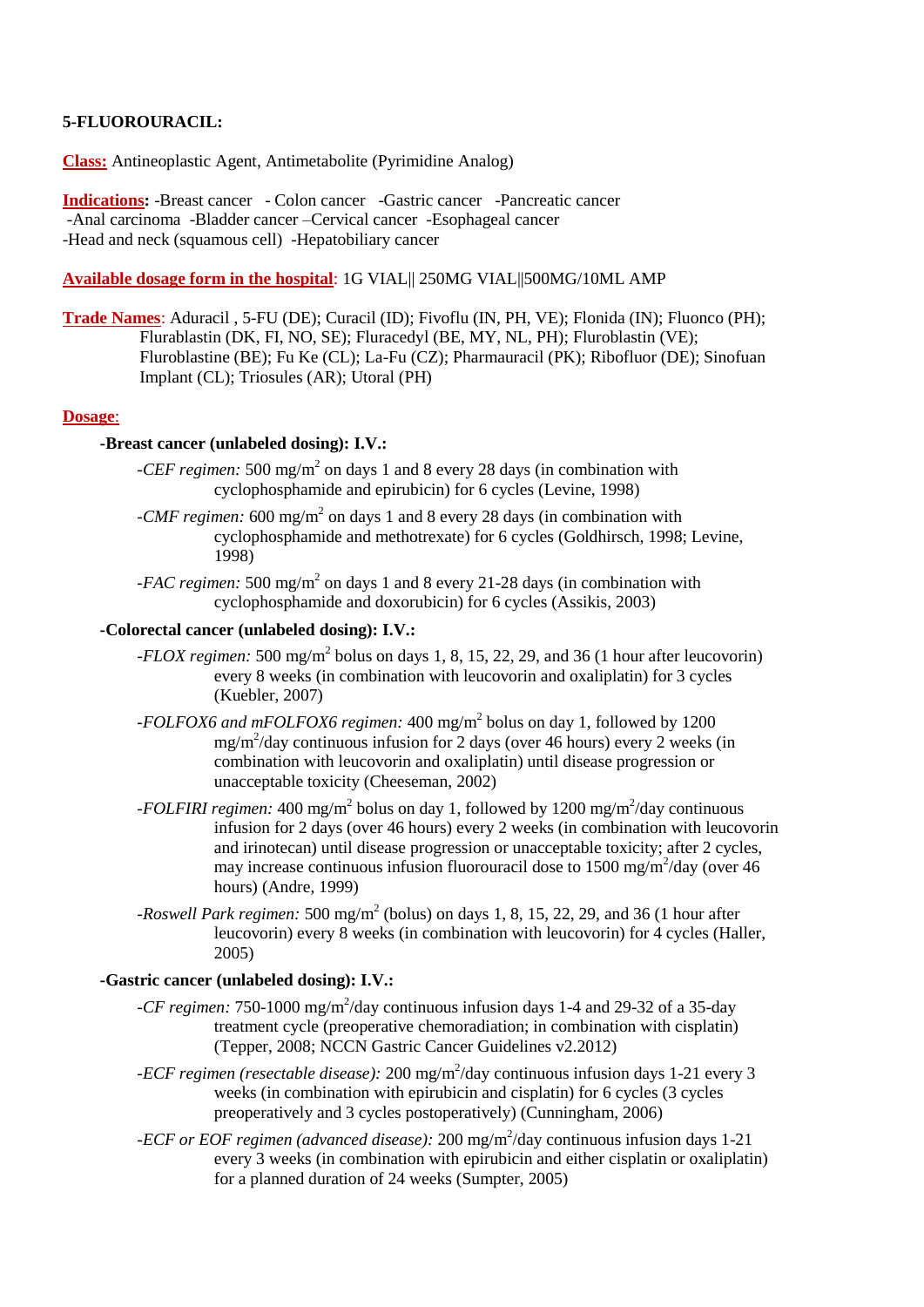- *-TCF or DCF regimen:* 750 mg/m<sup>2</sup>/day continuous infusion days 1-5 every 3 weeks or 1000  $mg/m^2$ /day continuous infusion days 1-5 every 4 weeks (in combination with docetaxel and cisplatin) until disease progression or unacceptable toxicity (Ajani, 2007; Van Cutsem, 2006; NCCN Gastric Cancer Guidelines v2.2012)
- *-ToGA regimen (HER2-positive)*: 800 mg/m<sup>2</sup>/day continuous infusion days 1-5 every 3 weeks (in combination with cisplatin and trastuzumab) until disease progression or unacceptable toxicity (Bang, 2010)

### **-Pancreatic cancer (unlabeled dosing): I.V.:**

- -*Chemoradiation therapy*: 250 mg/m<sup>2</sup>/day continuous infusion for 3 weeks prior to and then throughout radiation therapy (Regine, 2008)
- -*Fluorouracil-Leucovorin:* 425 mg/m<sup>2</sup>/day (bolus) days 1-5 every 28 days (in combination with leucovorin) for 6 cycles (Neoptolemos, 2010)
- *-FOLFIRINOX regimen:* 400 mg/m<sup>2</sup> bolus on day 1, followed by 1200 mg/m<sup>2</sup>/day continuous infusion for 2 days (over 46 hours) every 14 days (in combination with leucovorin, irinotecan, and oxaliplatin) until disease progression or unacceptable toxicity for a recommended 12 cycles (Conroy, 2011)
- **-Anal carcinoma (unlabeled use):** I.V.: 1000 mg/m<sup>2</sup>/day continuous infusion days 1-4 and days 29-32 (in combination with mitomycin and radiation therapy) (Ajani, 2008)
- **-Bladder cancer (unlabeled use):** I.V.: 500 mg/m<sup>2</sup>/day continuous infusion days 1-5 and days 16-20 (in combination with mitomycin and radiation therapy) (James, 2012)
- **-Cervical cancer (unlabeled use):** I.V.: 1000 mg/m<sup>2</sup>/day continuous infusion days 1-4 (in combination with cisplatin and radiation therapy) every 3 weeks for 3 cycles (Eifel, 2004)

#### **-Esophageal cancer (unlabeled use): I.V.:**

- *-CF regimen:* 750-1000 mg/m<sup>2</sup>/day continuous infusion days 1-4 and 29-32 of a 35-day treatment cycle (preoperative chemoradiation; in combination with cisplatin) (Tepper, 2008; NCCN Esophageal and Esophagogastric Junction Cancers Guidelines v2.2012)
- *-ECF regimen (resectable disease)*: 200 mg/m<sup>2</sup>/day continuous infusion days 1-21 every 3 weeks (in combination with epirubicin and cisplatin) for 6 cycles (3 cycles preoperatively and 3 cycles postoperatively) (Cunningham, 2006)
- *-ECF or EOF regimen (advanced disease)*: 200 mg/m<sup>2</sup>/day continuous infusion days 1-21 every 3 weeks (in combination with epirubicin and either cisplatin or oxaliplatin) for a planned duration of 24 weeks (Sumpter, 2005)
- *-TCF or DCF regimen:* 750 mg/m<sup>2</sup>/day continuous infusion days 1-5 every 3 weeks or 1000  $mg/m^2$ /day continuous infusion days 1-5 every 4 weeks (in combination with docetaxel and cisplatin) until disease progression or unacceptable toxicity (Ajani, 2007; Van Cutsem, 2006; NCCN Esophageal and Esophagogastric Junction Cancers Guidelines v2.2012)

## **-Head and neck cancer, squamous cell (unlabeled use): I.V.:**

- *-Platinum-Fluorouracil regimen:* 1000 mg/m<sup>2</sup>/day continuous infusion days 1-4 every 3 weeks (in combination with cisplatin) for at least 6 cycles (Gibson, 2005) or 600 mg/m<sup>2</sup> /day continuous infusion days 1-4, 22-25, and 43-46 (in combination with carboplatin and radiation) (Denis, 2004; Bourhis, 2012)
- *-TPF regimen:* 1000 mg/m<sup>2</sup>/day continuous infusion days 1-4 every 3 weeks (in combination with docetaxel and cisplatin) for 3 cycles, and followed by chemoradiotherapy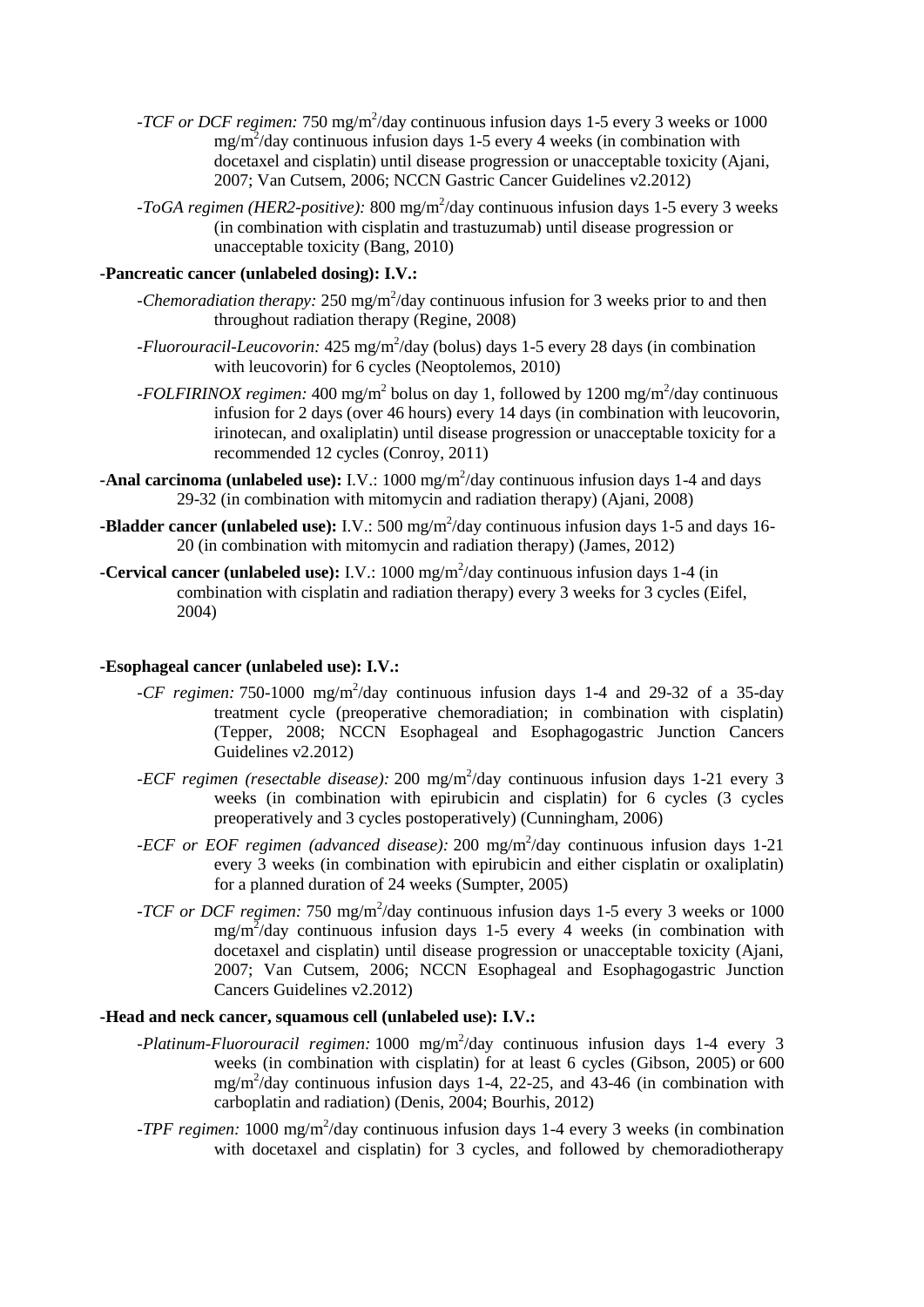(Posner, 2007) or 750 mg/m<sup>2</sup>/day continuous infusion days 1-5 every 3 weeks (in combination with docetaxel and cisplatin) for up to 4 cycles (Vermorken, 2007)

- *-Platinum, 5-FU, and cetuximab regimen:* 1000 mg/m<sup>2</sup>/day continuous infusion days 1-4 every 3 weeks (in combination with either cisplatin or carboplatin and cetuximab) for a total of up to 6 cycles (Vermorken, 2008)
- **-Hepatobiliary cancer (unlabeled use):** I.V.: 600 mg/m<sup>2</sup> (bolus) on days 1, 8, and 15 every 4 weeks (in combination with gemcitabine and leucovorin) (Alberts, 2005).

#### **Geriatric**

Refer to adult dosing

#### **Renal impairment:**

No dosage adjustment provided in the manufacturer's labeling; however, extreme caution should be used in patients with renal impairment. The following adjustments have been recommended: $Cl_{cr}$  <50 mL/minute and continuous renal replacement therapy (CRRT): No dosage adjustment necessary (Aronoff, 2007).

Hemodialysis:

Administer standard dose following hemodialysis on dialysis days (Janus, 2010). Administer 50% of standard dose following hemodialysis (Aronoff, 2007).

#### **Hepatic impairment:**

- No dosage adjustment provided in the manufacturer's labeling; however, extreme caution should be used in patients with hepatic impairment. The following adjustments have been recommended:Floyd, 2006: Bilirubin >5 mg/dL: Avoid use.
	- Koren, 1992: Hepatic impairment (degree not specified): Administer <50% of dose, then increase if toxicity does not occur.

#### **Dosing: Obesity**

*ASCO Guidelines for appropriate chemotherapy dosing in obese adults with cancer:* Utilize patient's actual body weight (full weight) for calculation of body surface area- or weight-based dosing, particularly when the intent of therapy is curative; manage regimen-related toxicities in the same manner as for nonobese patients; if a dose reduction is utilized due to toxicity, consider resumption of full weight-based dosing with subsequent cycles, especially if cause of toxicity (eg, hepatic or renal impairment) is resolved (Griggs, 2012).

# **Dosing: Adjustment for Toxicity**

*According to the manufacturer, treatment should be discontinued for the following:* Stomatitis or esophagopharyngitis, leukopenia (WBC < $3500/\text{mm}^3$ ), rapidly falling white blood cell count, intractable vomiting, diarrhea, frequent bowel movements, watery stools, gastrointestinal ulcer or bleeding, thrombocytopenia (platelets <100,000/mm<sup>3</sup>), hemorrhage